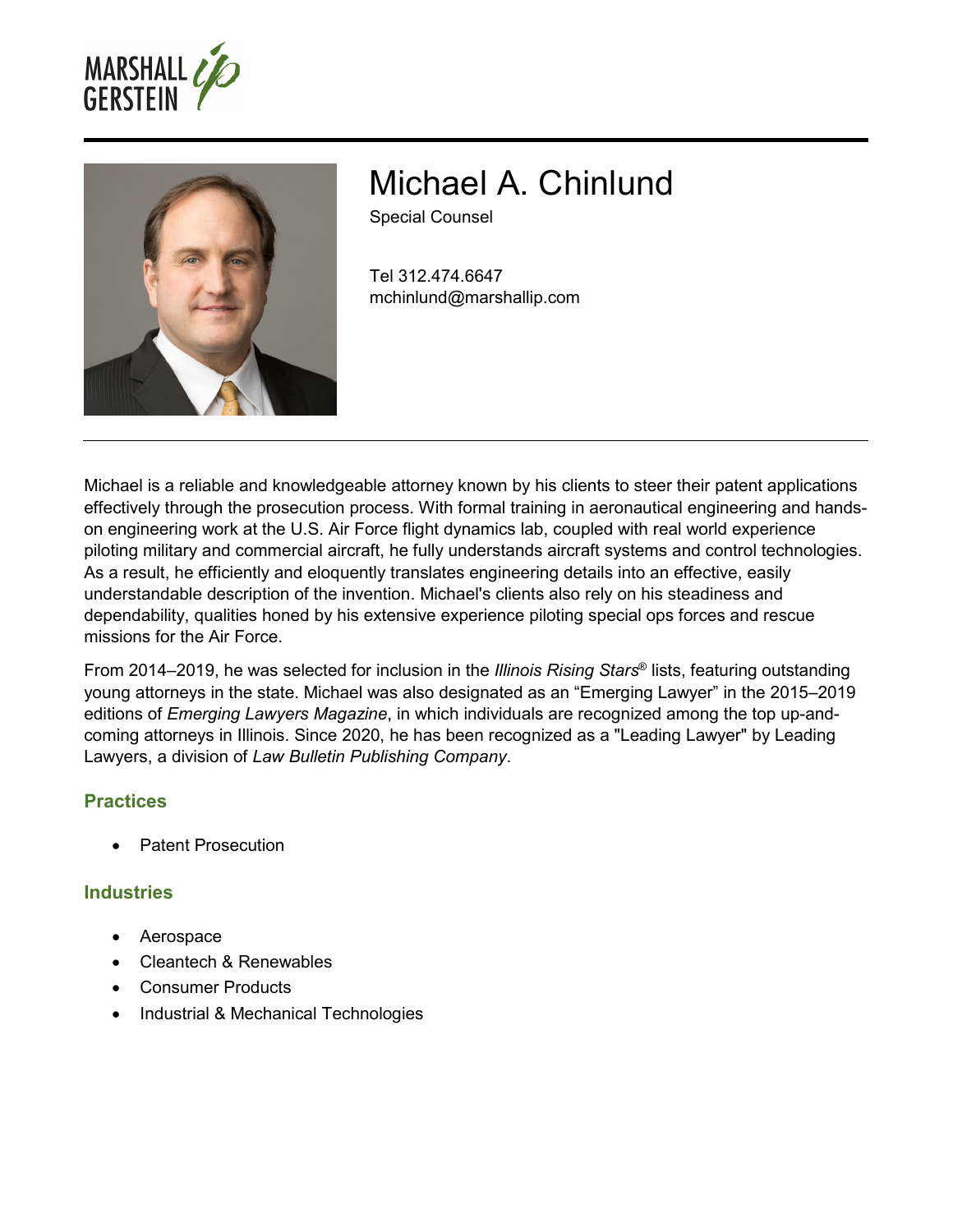

#### **Representative Experience**

- During an in-person interview with a patent office examiner, Michael's interpersonal skills and technical knowledge let him efficiently secure a patent for a well respected medical research university. Its innovation was a customized sizing system for an artificial joint.
- Michael capably prepared a patent application on a next generation avionics suite for a major aircraft manufacturer. Success depended on his seamlessly translating between engineers and operators, and then explaining the technical details of the invention to the patent examiners.
- Michael's detailed knowledge of aircraft systems allowed him to secure a patent for a landing gear safety device for a major aircraft manufacturer. The patent was critical to the success of a new long-range variant of a successful airliner.

In handling prosecutions for aerospace and defense clients, Michael brings technical experience in such areas as:

- Aircraft systems & controls
- Avionics and Navigation Systems
- Turbojet and Turboprop engines
- Electronic Countermeasure Systems
- FAR Part 121 Operations
- Command and Control Systems
- Fluid control valves

# **Background and Credentials**

Michael's value to clients in gaining aerospace and defense patents is no surprise.

Prior to joining Marshall Gerstein, he spent 13 years as a pilot for both American Airlines and the U.S. Air Force. He has logged over 5000 flight hours and holds type ratings in the B-737, MD-80, and L-382 aircraft. He is currently qualified in the B-737. He has also flown the B-727, Fk-100, T-38, T-37, and numerous general aviation aircraft.

While in the U.S. Air Force, he was both instructor pilot and chief pilot in the Air Force Special Operations Command. He piloted the MC-130H throughout North and South America, Europe, Africa and Asia, specializing in insertion and recovery of special operations forces, and also in search and rescue operations.

He also worked at the Air Force flight dynamics laboratory at Wright Patterson Air Force Base, Ohio, modeling airflow in the post stall region for the F-16 VISTA program. He held a Top Secret Security Clearance while in the Air Force.

Michael received his J.D. from Northern Illinois University, *cum laude*, in 2009 and he received his B.S. in aeronautical engineering from the United States Air Force Academy, where he was named to the Dean's list.